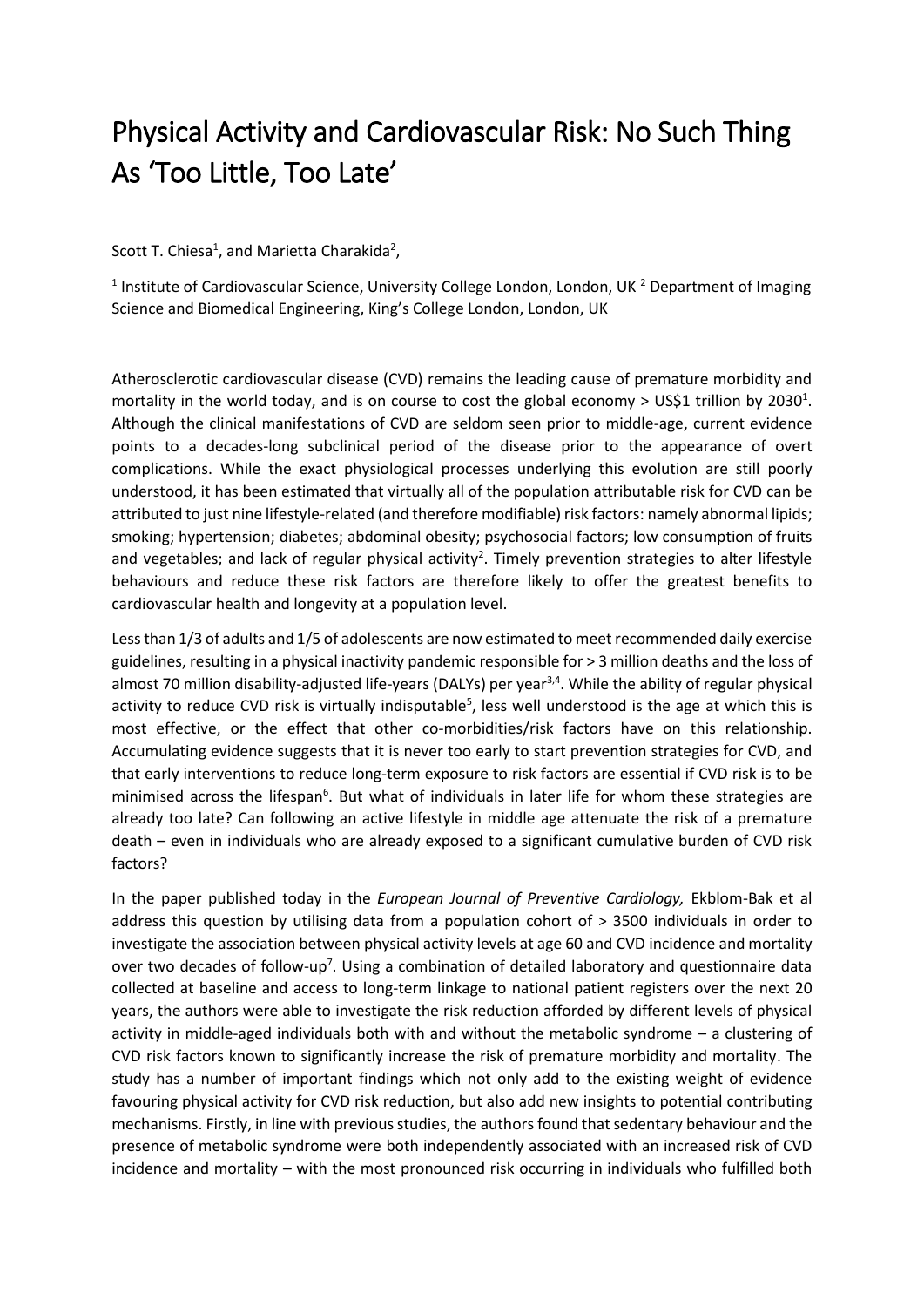criteria. Interestingly, however, being sedentary was found to relate to an equivalent risk of all-cause mortality regardless of metabolic syndrome status, suggesting a detrimental effect of sedentariness on longevity beyond that caused by cardiometabolic abnormalities and CVD. Secondly, mediation analysis was carried out to investigate potential indirect effects of physical activity on outcomes and identified fibrinogen as a potential mechanistic pathway in participants with and without metabolic syndrome – highlighting the additional role of inflammatory/prothrombotic pathways in CVD development. Lastly, they demonstrated that physical activity was able to reduce the risk of CVD incidence and all mortality even at this relatively advanced age. Perhaps most importantly, however, they showed that these gains could be achieved even in individuals with established CVD risk factor burden who were doing only the lightest levels of activity – suggesting that any attempt to reduce sedentary behaviour is likely to be beneficial even in later life.

This paper has a number of notable strengths. The large sample size and high response-rate during recruitment result in a cohort that is likely representative of the general population, ensuring that findings reported here can be translated to the population at large. In addition, the strict age criteria at recruitment ensures that findings are less likely to be confounded by differences in age, which usually require statistical adjustment in the majority of cohort studies. Perhaps the most noticeable strength is the separation of the cohort into those with metabolic syndrome vs those without, allowing the impact of physical activity in middle-age individuals with high risk factor burden to be assessed independently of their healthier peers. It must also be pointed out that there are also a number of weaknesses inherent to cohort studies of this nature. Firstly, the authors use of subjective measures of physical activity as their main exposure raises the possibility of recall bias when compared to more objective measures – as they themselves have acknowledged in their limitations. The comparison of questionnaire responses to accelerometer data in a small subset of participants, however, does add confidence to their findings. Secondly, and perhaps more importantly, a lack of information on physical activity levels and other health activities prior to baseline in this cohort means that it is not possible to decipher whether the observed reductions in CVD risk are the result of their physical activity levels at age 60 *per se*, or whether these individuals are protected through reduced exposure to other risk factors prior to this point. This latter point is crucial from a public health perspective, as it determines the extent to which positive lifestyle changes in later life may independently influence future CVD risk.

Current medical guidelines recommend that adults – including older adults – should aim to achieve at least 150 minutes of moderate intensity or 75 minutes of vigorous intensity exercise per week<sup>8</sup>. While these guidelines are evidence-based and designed to maximise risk reduction at a population level, the targets set can often be seen as daunting – and in many cases unachievable – for older individuals who may be limited by a multitude of other physical and mental comorbidities. With results from this study once again demonstrating that considerable benefits to health can be achieved by any reduction in sedentary behaviour, there are a number of important public health messages which must continue to be conveyed. Firstly, it is vital that public health initiatives continue to recommend that any form of physical activity is likely to be beneficial and should be prioritized in all individuals – even if the levels of activity achieved are limited by other medical conditions<sup>9</sup>. Secondly, it must be stressed that this advice is also relevant to middle-aged or elderly individuals with underlying health conditions or a history of poor health behaviours until this point <sup>10,11</sup>, who may mistakenly believe that attempts at lifestyle change at this stage are 'too little too late'. This is almost certainly not the case, however, as demonstrated both by the current study, and by recent research from the EPIC-Norfolk cohort in which a 1kJ/kg/day increase in physical activity energy expenditure over 5 years (the equivalent of moving from sedentary behaviour to meeting WHO physical activity guidelines over this timeframe) resulted in 29% reduction in CVD mortality over 12.5 years in middle-aged and older adults<sup>12</sup>. Finally,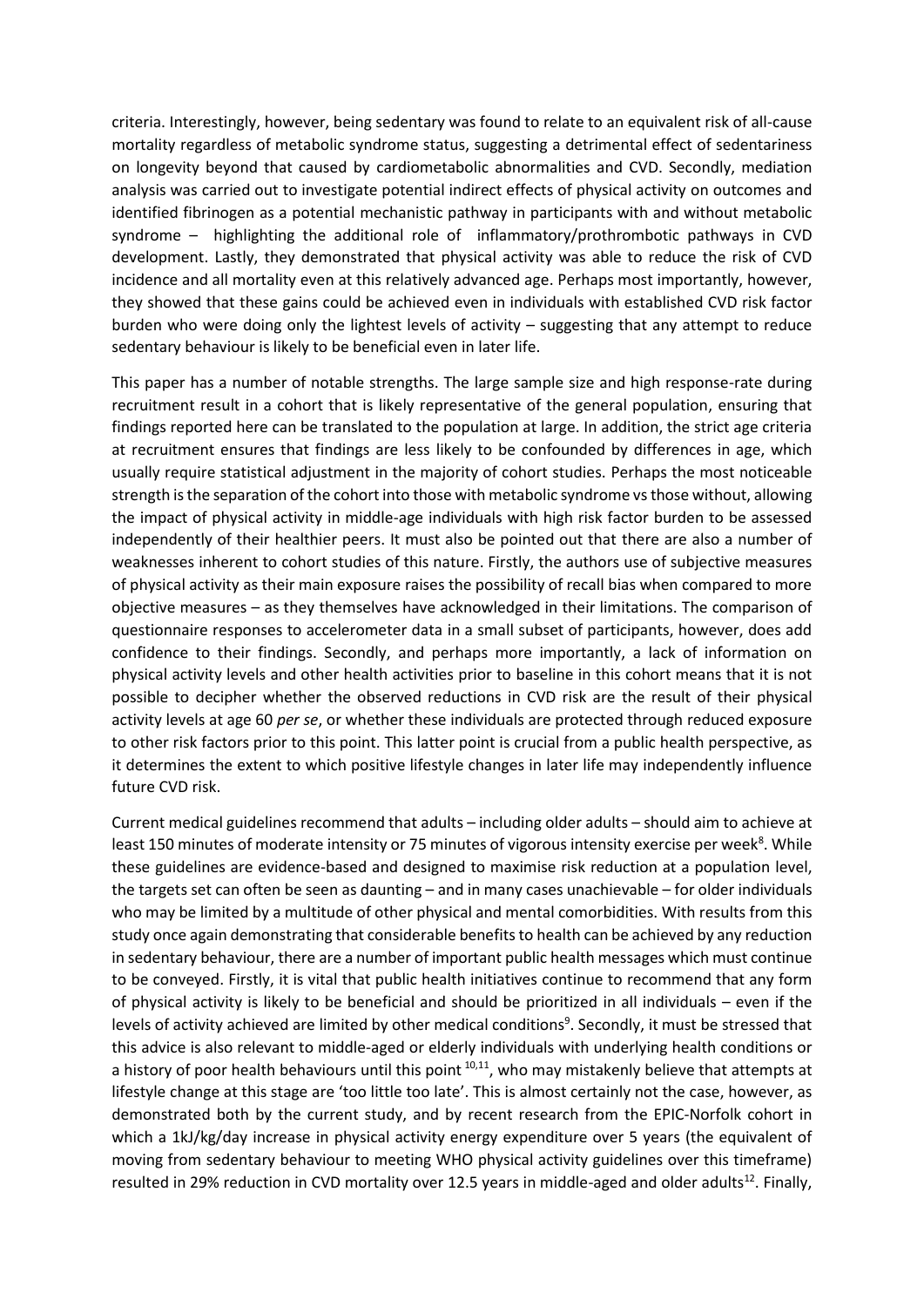it should also be remembered that CVD and mortality rates do not paint the full picture of the myriad benefits associated with physical activity, which is unique in its ability to – amongst other things – improve mental health, reduce falls, and prevent disability. The promotion of regular physical activity at any age will therefore result in people not only living longer, but also living healthier.

In summary, findings from this long-term population study suggest that even light levels of physical activity in middle-age can reduce the risk of CVD and mortality compared to sedentary behaviour, and that this risk reduction is apparent even in individuals with established cardiometabolic abnormalities such as the metabolic syndrome. While public health initiatives should continue to advocate that early prevention strategies are essential for lifetime gain, it must also be made clear that – when it comes to physical activity – some is better than none, and its better late than never.

- 1. Bloom DE, Cafiero E, Jané-Llopis E, et al. The Global Economic Burden of Noncommunicable Diseases. *PGDA Working Papers*.
- 2. Yusuf S, Hawken S, Ounpuu S, et al. Effect of potentially modifiable risk factors associated with myocardial infarction in 52 countries (the INTERHEART study): case-control study. *Lancet*; 364: 937–52.
- 3. World Health Organization. *Global status report on noncommunicable diseases 2014*. 2014.
- 4. Hallal PC, Andersen LB, Bull FC, et al. Global physical activity levels: Surveillance progress, pitfalls, and prospects. *The Lancet* 2012; 380: 247–257.
- 5. Nocon M, Hiemann T, Muller-Riemenschneider F, Thalau F, Roll S WS. Association of physical activity with all-cause and cardiovascular mortality: a systematic review and meta-analysis. *Eur J Cardiovasc Prev Rehabil* 2008; 15: 239–46.
- 6. Chiesa ST, Charakida M, Deanfield JE. Adolescent health and future cardiovascular disability: it's never too early to think about prevention. *European Heart Journal*. Epub ahead of print 2019. DOI: 10.1093/eurheartj/ehz869.
- 7. Ekblom-Bak E, Halldin M, Vikstrom M, et al. Physical activity attenuates cardiovascular risk and mortality in men and women with and without the metabolic syndrome – a 20-year follow-up of a population-based cohort of 60-year-olds. *European Journal of Preventive Cardiology*.
- 8. World Health Organisation. Global recommendations on physical activity for health. *WHO*.
- 9. Hermansen R, Jacobsen BK, Løchen ML, et al. Leisure time and occupational physical activity, resting heart rate and mortality in the Arctic region of Norway: The Finnmark Study. *European Journal of Preventive Cardiology* 2019; 26: 1636–1644.
- 10. Cacciatore F, Amarelli C, Ferrara N, et al. Protective effect of physical activity on mortality in older adults with advanced chronic heart failure: A prospective observational study. *European Journal of Preventive Cardiology* 2019; 26: 481–488.
- 11. Wu Z, Huang Z, Wu Y, et al. Sedentary time, metabolic abnormalities, and all-cause mortality after myocardial infarction: A mediation analysis. *European journal of preventive cardiology* 2019; 26: 96–104.